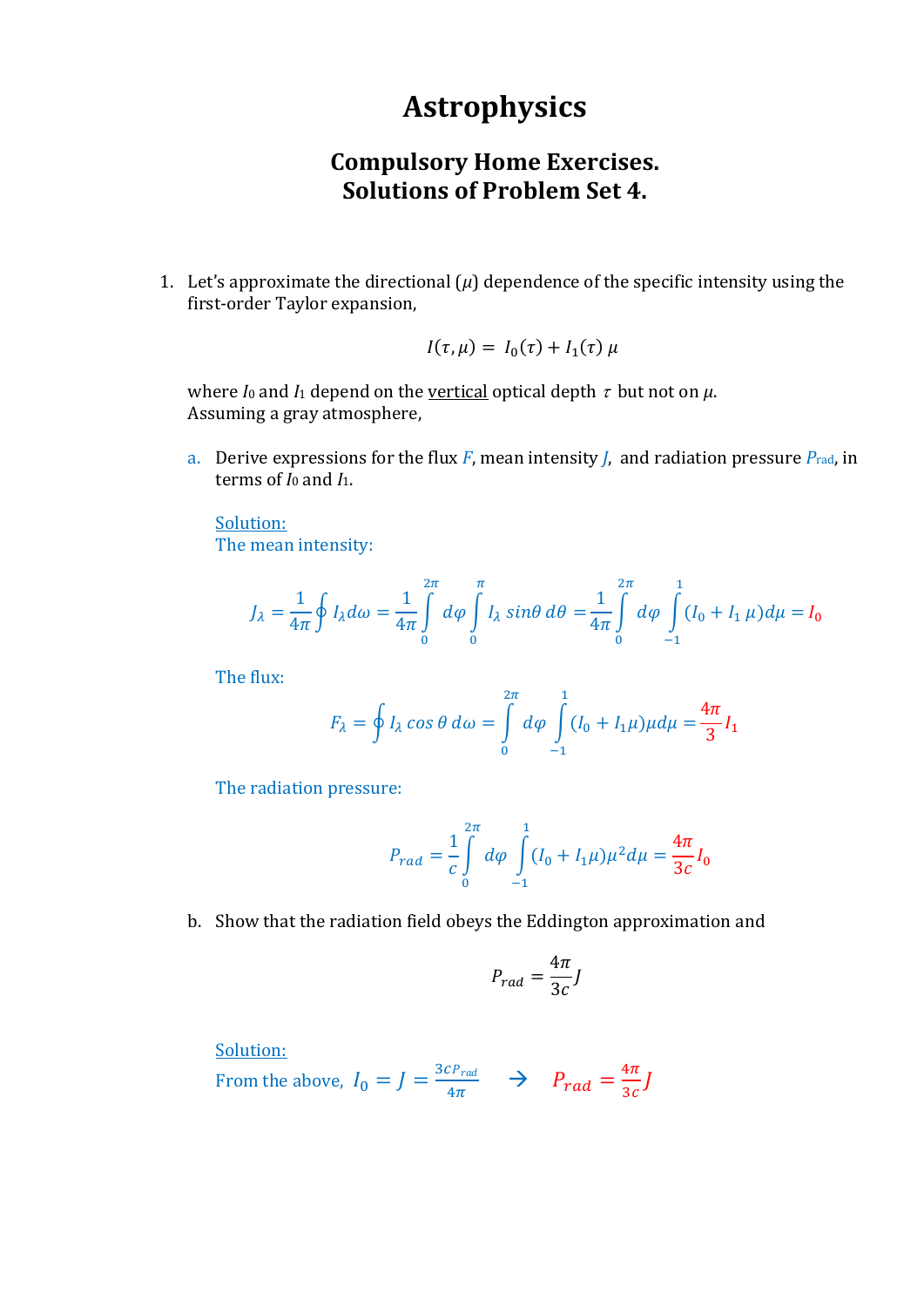c. Within the Eddington approximation, the solution of the radiative transfer equation is

$$
S = \frac{3}{4\pi} \left( \tau + \frac{2}{3} \right) F
$$

Use this solution to find an expression for  $I_0$  as a function of  $I_1$  and  $\tau$ .

Solution: In the grey case,  $S = J$ . Then, from the above expressions for *J* and *F*:

$$
S = J = I_0 = \frac{3}{4\pi} \left( \tau + \frac{2}{3} \right) \frac{4\pi}{3} I_1 = \left( \tau + \frac{2}{3} \right) I_1
$$

$$
I_0 = \left( \tau + \frac{2}{3} \right) I_1
$$

d. Show that if  $\tau \gg 1$  then  $I_0 \gg I_1$  (this result justifies the use of the first-order Taylor expansion at large optical depths, showing that the radiation field becomes isotropic).

Solution: if  $\tau \gg 1$  then from  $I_0 = \left(\tau + \frac{2}{3}\right)$  $\frac{2}{3}I_1 \rightarrow I_0 \approx \tau I_1 \rightarrow I_0 \gg I_1$ 

- 2. Assuming a grey atmosphere and using the Eddington approximation and an expression for the source function *S* as a function of vertical optical depth  $\tau$  and flux *F* (Lecture 18),
	- a. Calculate the upward specific intensity  $I(\tau, \mu)$  as a function of  $F$ ,  $\tau_v$  and direction *μ*>0, using the formal solution to RTE (Lecture 18)

$$
I_{\lambda}(\tau_{\lambda,\mathbf{v}}, \mu > 0) = \int_{\tau_{\lambda,\mathbf{v}}}^{\infty} S_{\lambda} e^{(\tau_{\lambda,\mathbf{v}} - t)/\mu} \frac{\mathrm{d}t}{\mu},
$$

Solution:

The source function S as a function of  $\tau$  and *F* (from Lecture 18):

$$
S(\tau) = \frac{3}{4\pi} \left(\tau + \frac{2}{3}\right) F
$$

Substituting in the above expression (pay attention that *t* is a dummy integration variable) for *S*, we have:

$$
I(\tau, \mu > 0) = \int_{\tau}^{\infty} \frac{3}{4\pi} (t + \frac{2}{3}) F e^{(\tau - t)/\mu} \frac{dt}{\mu} = \frac{3}{4\pi} F \int_{\tau}^{\infty} \left( t + \frac{2}{3} \right) e^{\frac{\tau - t}{\mu}} \frac{dt}{\mu} = >
$$

Substitute:  $u = \frac{\tau - t}{u}$  $\frac{-\iota}{\mu}$ , t=τ-μu :

$$
S = -\frac{3}{4\pi}F\int_{\tau}^{\infty} \left(\tau - \mu u + \frac{2}{3}\right)e^{u} du = \frac{3}{4\pi}F\int_{\tau}^{\infty} \left(\mu u e^{u} du - \left(\tau + \frac{2}{3}\right)e^{u} du\right) =
$$